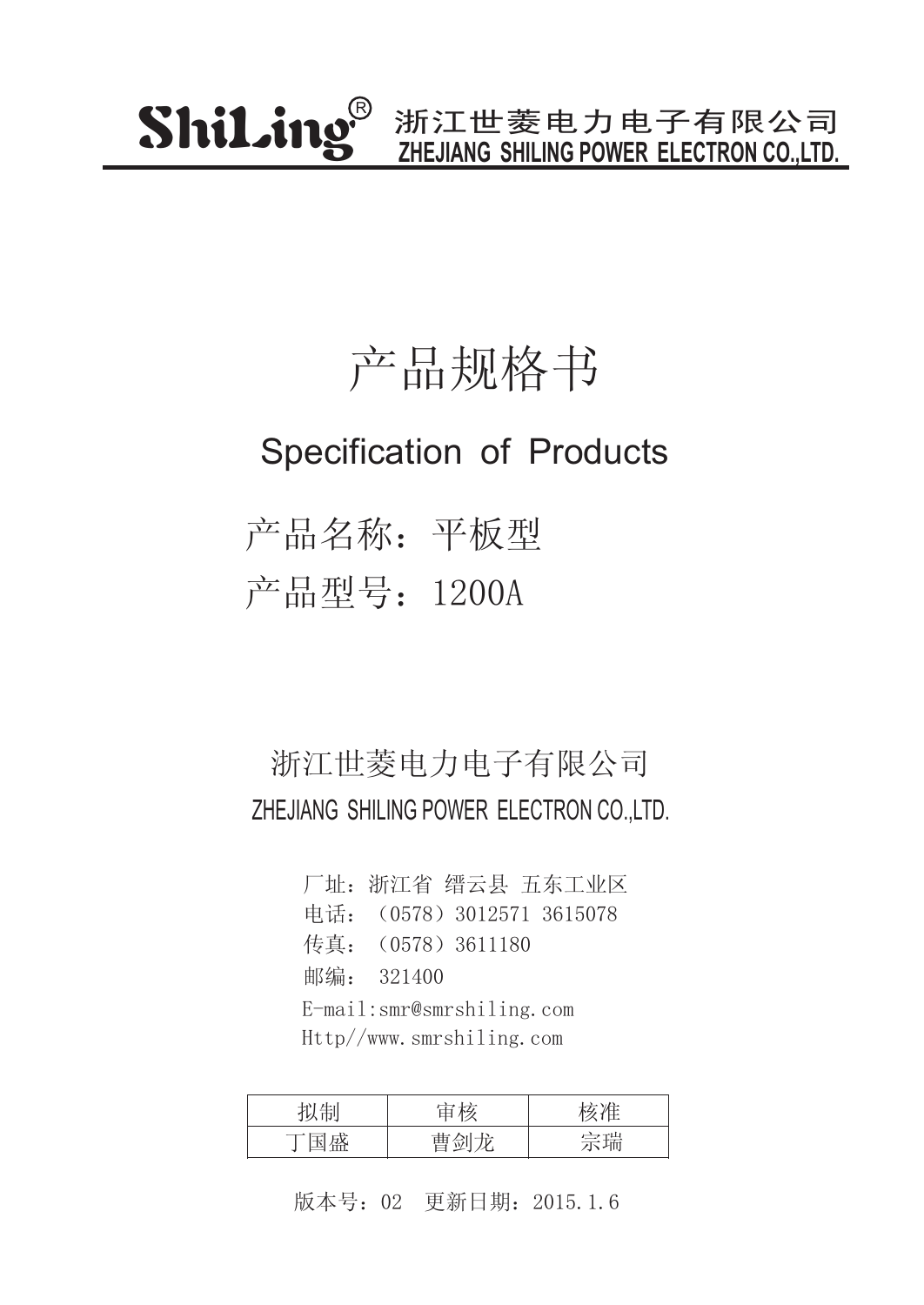# ShiLing®

## **ZHEJIANG SHILING POWER ELECTRON CO.,LTD.**

| <b>SYMBOL</b>             | <b>CHARACTERISTIC</b>                      | <b>TEST CONDITIONS</b>                                          | $T_i$ (C | <b>VALUE</b> |             |            | <b>UNIT</b>  |
|---------------------------|--------------------------------------------|-----------------------------------------------------------------|----------|--------------|-------------|------------|--------------|
|                           |                                            |                                                                 |          | Min          | <b>Type</b> | <b>Max</b> |              |
| $I_{F (AV)}$              | Mean forward current                       | half sinewave 50Hz<br>180                                       | 150      |              |             | 2106       | A            |
|                           |                                            | Double side cooled, $\overline{H}_{\rm S} = 55$ C               |          |              |             |            |              |
| F(AV)                     | Mean forward current                       | half sinewave 50Hz<br>180                                       | 150      |              |             | 1522       | A            |
|                           |                                            | Double side cooled, $\overline{H}_S$ =90C                       |          |              |             |            |              |
| <b>V</b> <sub>RRM</sub>   | Repetitive peak reverse voltage            | $V_{RRM}$ tp=10ms<br>$V_{\text{RsM}} = V_{\text{RRM}} + 100V$   | 150      | 200          |             | 1000       | $\vee$       |
| <b>IRRM</b>               | Repetitive peak curent                     | at VRRM                                                         | 150      |              |             | 60         | mA           |
| <b>IFSM</b>               | Surge forward current                      | 10ms half sine wae<br>$V_R = 0.6V_{RRM}$                        | 150      |              |             | 27.4       | KA           |
| $I^2T$ 1                  | $2T$ for fusing coordination               |                                                                 |          |              |             | 3748       | $A^2s*10^3$  |
| $V_{FO}$                  | Threshold voltage                          |                                                                 | 150      |              |             | 0.82       | $\vee$       |
| $r_F$                     | Forward slop resistance                    |                                                                 |          |              |             | 0.13       | $m\Omega$    |
| $V_{FM}$                  | Peak on-state voltagel                     | $TM=3800A$ , $F=21KN$                                           | 150      |              |             | 1.32       | $\vee$       |
| $I_{rm}$                  | Reverse recovery current                   | $ITM=1000A$ , tp=1000 s,<br>$di/dt = -40A\pm$ , V $_{R} = 50V$  | 150      |              |             | 128        | A            |
| $t_{rr}$                  | Reverse recovery time                      |                                                                 |          |              |             | 4.9        | S            |
| $Q_{rr}$                  | Recovery charge                            |                                                                 |          |              |             | 313        | $\mathsf{C}$ |
| $R_{th}(\hat{j}+\hat{k})$ | Thermal resistance<br>Junction to heatsink | At $180^{\circ}$ sine double side cooled<br>Clamping force 21KN |          |              |             | 0.030      | $C$ /W       |
| F <sub>m</sub>            | Mounting face                              |                                                                 |          | 18           |             | 25         | KN           |
| $T_{\text{stg}}$          | Stored temperature                         |                                                                 |          | $-40$        |             | 160        | C            |
| $W_t$                     | Weight                                     |                                                                 |          |              | 400         |            | g            |
| Outline                   |                                            | ZT44cT                                                          |          |              |             |            |              |

**Outline**